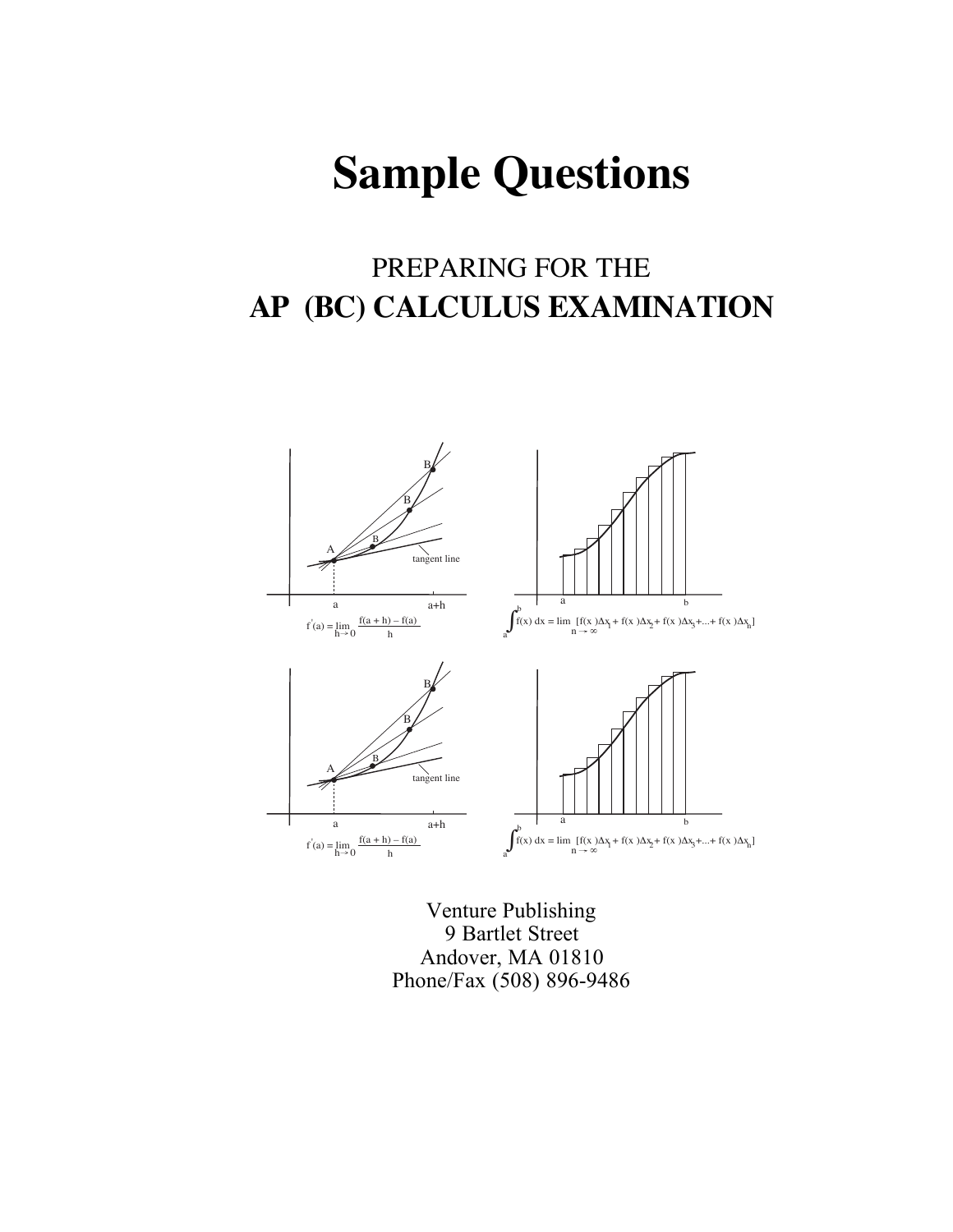#### **Preface**

This workbook is intended for students preparing to take the Advanced Placement Calculus BC Examination. It contains six practice tests that are based on the course description published by the College Board. We have tried to make each of the six tests in this workbook as much like the actual AP Exam as possible. For example, in the appropriate sections, there are questions that require students to make decisions about whether to use the graphing calculator a lot, a little, or not at all. In order to provide a greater supply of this type problem, our exams require the use of a calculator in about half the problems of Section I Part B, and all of Section II Part A.

Each student is expected to have a graphing calculator that has the capability to:

- (1) produce the graph of a function within an arbitrary viewing window,
- (2) find the zeros of a function,
- (3) compute the derivative of a function numerically, and
- (4) compute definite integrals.

In the free-response sections, solutions obtained using one of these four capabilities need only show the setup. Solutions using other calculator capabilities must show the mathematical steps that lead to the answer. In either case, a correct answer alone will not receive full credit.

As in the *AP Course Description for Mathematics*, our examinations are in two sections of equal weight. Section I is all multiple-choice and Section II is all free-response.

- 1. Section I Part A (30 questions in 60 minutes). Calculators may not be used in this part of the exam.
- 2. Section I Part B (15 questions in 30 minutes). Calculators are allowed.
- 3. Section II Part A (2 questions in 30 minutes). Calculators are required
- 4. Section II Part B (4 questions in 60 minutes). Calculators may not be used and the student may go back to Part A if there is time.

We have tried to create the problems in the spirit of *calculus reform*. Calculus reform implies a change in the mode of instruction as well as increased focus on concepts and less attention to symbolic manipulation; emphasis on modeling and applications; use of technology to explore and deepen understanding of concepts; projects and cooperative learning. We have included questions where functions are defined graphically and numerically, as well as symbolically, in order to give the students more practice in this type of analysis.

We wish to thank the members of the Phillips Academy Mathematics Department for their generous contributions of ideas, problems and advice. Their valuable assistance in testing the problems in the classroom has made us quite confident about the validity of the exams.

In the hope of providing future students with a better workbook, the authors welcome your suggestions, corrections, problems of all sorts, and feedback in general. Please send your comments to:

> Venture Publishing 9 Bartlet Street, Suite 55 Andover, Ma 01810 Phone/Fax 508-896-9486 E-Mail gwbest@tiac.net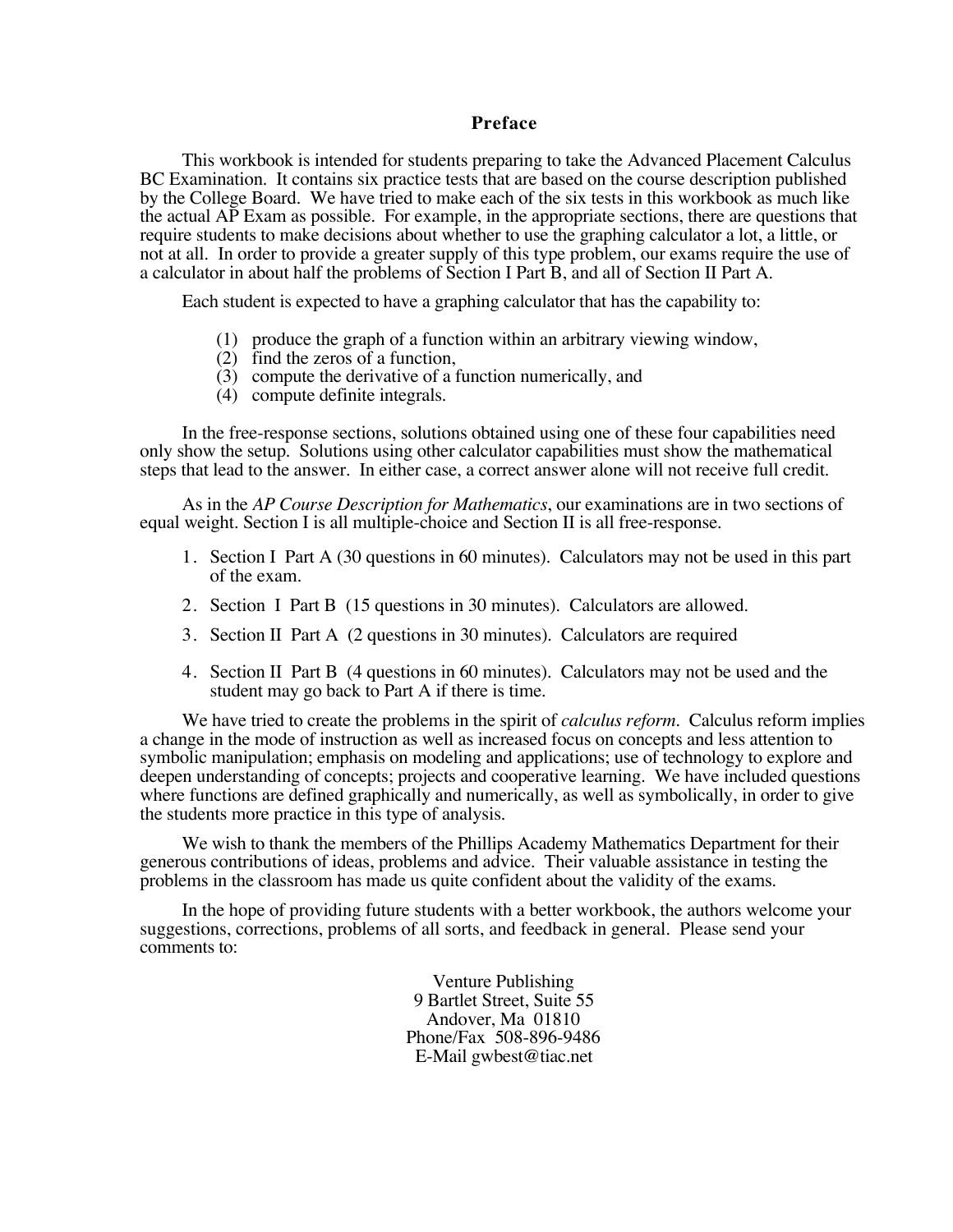#### **Student Preface**

There are six examinations in this workbook. Use them as suggested by your teacher, but about two weeks prior to the AP Exam you should try to find a three hour and thirty minute block of time to work through one entire exam. Each part of the exam should be carefully timed. Allow 60 minutes for Section I Part A, 45 minutes for Section I Part B, and 90 minutes for Section II. Take a ten minute break between Part A and Part B and also between Part B and Section II. This will give you a good measure of the topics that need more intensive review as well as give you a feel for the energy and enthusiasm needed on a three hour and fifteen minute exam. Repeat the above routine on a second exam four or five days before the AP to check your progress.

The questions on these exams are designed to be as much like the actual AP Exams as possible. However, we have included a greater percentage of medium level and difficult problems and fewer easy ones, in order to help you gain stamina and endurance. If you do a satisfactory job on these exams, then you should be confident of doing well on the actual AP Exam.

The answers to the multiple-choice questions and selected free-response questions are in the back of the workbook. A complete solution manual for all the problems is available from Venture Publishing. No matter how much of an exam you do at one sitting, we strongly urge you to check your answers when you are finished, not as you go along. You will build your confidence if you DO NOT use the "do a problem, check the answer, do a problem" routine.

The following is a list of common student errors:

- 1. If  $f'(c) = 0$ , then *f* has a local maximum or minimum at  $x = c$ .
- 2. If  $f''(c) = 0$ , then the graph of f has an inflection point at  $x = c$ .
- 3. If  $f'(x) = g'(x)$ , then  $f(x) = g(x)$ .
- 4.  $\frac{d}{dx} f(y) = f'(y)$
- 5. Volume by washers is  $\int (R r)^2 dx$ *a b*  $\int (R-r)^2 dx$ .
- 6. Not expressing answers in correct units when units are given.
- 7. Not providing adequate justification when justification is requested.
- 8. Wasting time erasing bad solutions. Simply cross out a bad solution after writing the correct solution.
- 9. Listing calculator results without the supporting mathematics. Recall that a calculator is to be used primarily to:
	- a) graph functions,
	- b) compute numerical approximations of a derivative and definite integral,
	- c) solve equations.
- 10. Not answering the question that has been asked. For example, if asked to find the maximum value of a function, do not stop after finding the *x*- value where the maximum value occurs.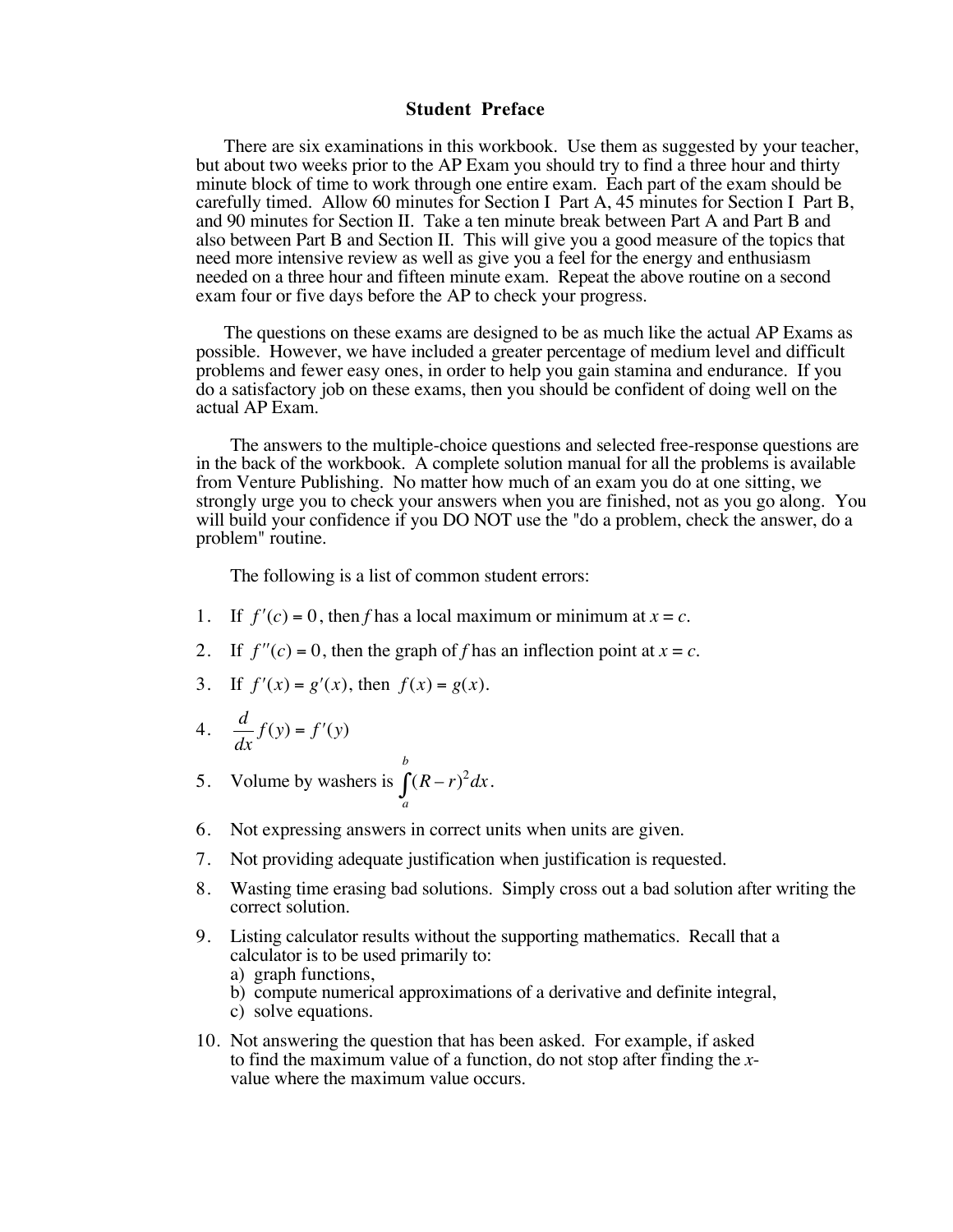#### **EXAM I CALCULUS BC SECTION I PART A Time–60 minutes Number of questions–30**

#### **A CALCULATOR MAY NOT BE USED ON THIS PART OF THE EXAMINATION**

**Directions:** Solve each of the following problems, using the available space for scratchwork. After examining the form of the choices, decide which is the best of the choices given and fill in the box. Do not spend too much time on any one problem.

#### **In this test:**

 $\overline{a}$ 

 $\overline{a}$ 

 $\overline{a}$ 

- (1) Unless otherwise specified, the domain of a function  $f$  is assumed to be the set of all real numbers  $x$  for which  $f(x)$  is a real number.
- (2) The inverse of a trigonometric function *f* may be indicated using the inverse function notation  $f^{-1}$  or with the prefix "arc" (e.g.,  $\sin^{-1} x = \arcsin x$ ).
- 1. If  $f'(x) = \ln(x 2)$ , then the graph of  $y = f(x)$  is decreasing if and only if

(A)  $2 < x < 3$  (B)  $0 < x$  (C)  $0 < x < 1$  (D)  $x > 1$ 

Ans

2. Which of the following series is absolutely convergent?

I. 
$$
\sum_{n=1}^{\infty} (-1)^{n+1} \frac{1}{2n}
$$
 II.  $\sum_{n=1}^{\infty} (-1)^{n+1} \frac{n}{n+1}$  III.  $\sum_{n=1}^{\infty} (-1)^{n+1} (\frac{1}{2})^n$ 

(A) I only (B) II only (C) III only (D) I and II only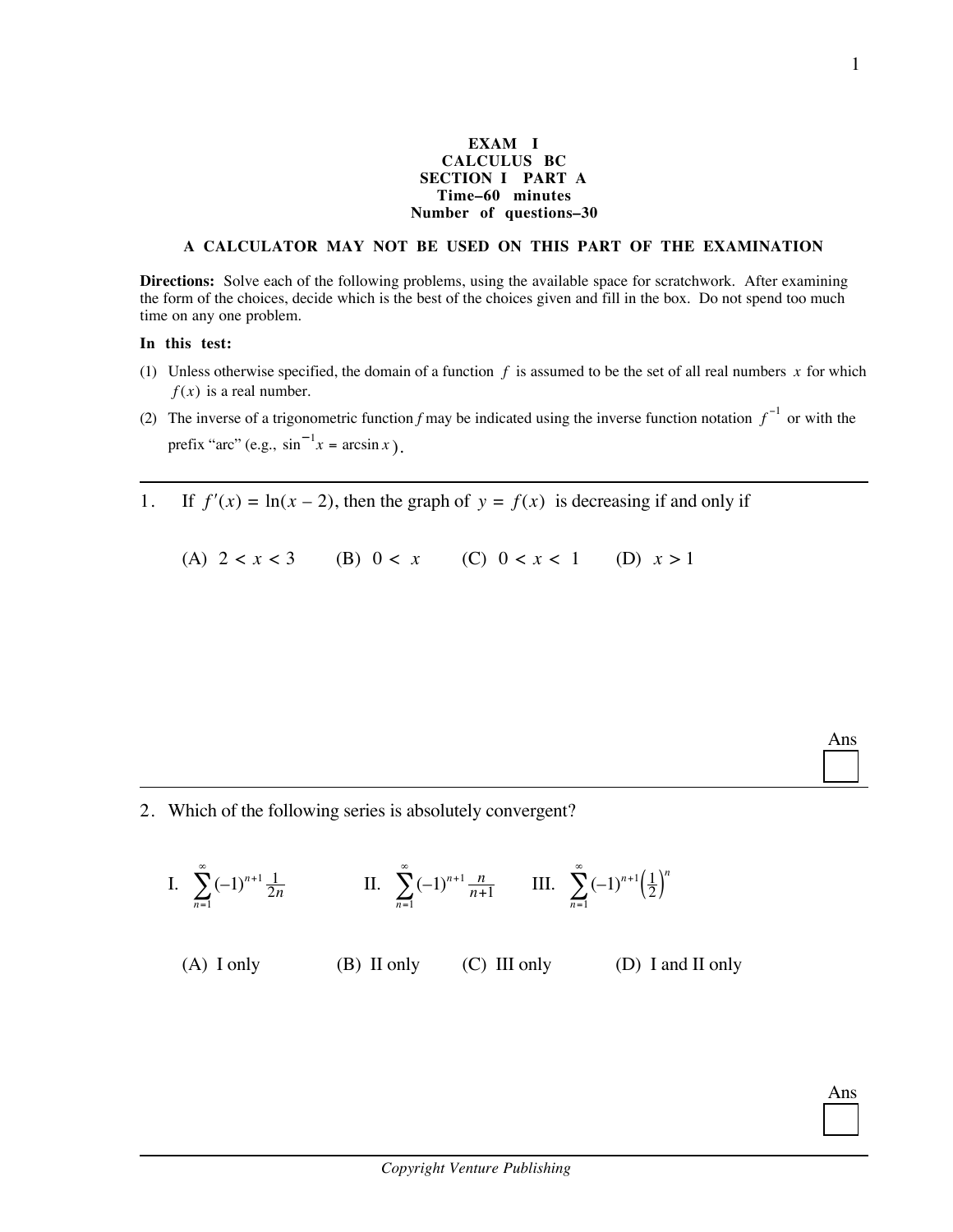# 3. The function *F* is defined by

 $F(x) = G[x + G(x)]$ 

where the graph of the function *G* is shown at the right. The approximate value of  $F'(1)$  is  $(A) -2$ 

- (B)  $-\frac{2}{3}$
- (C)  $\frac{2}{3}$
- (D) 2



Ans

4. 
$$
\int_{2}^{6} \left(\frac{1}{x} + 2x\right) dx =
$$
  
(A) ln 4 + 32  
(B) ln 3 + 40  
(C) ln 3 + 32

(D)  $\ln 4 + 40$ 

Ans

Ans

5. Suppose a population of bears grows according to the logistic differential equation

$$
\frac{dP}{dt} = 2P - 0.01P^2
$$

where *P* is the number of bears at time *t* in years. Which of the following are true?

- I. The growth rate of the bear population is greatest at  $P = 100$ .
- II. If  $P > 200$ , the population of bears is decreasing.

III. 
$$
\lim_{t \to \infty} P(t) = 200
$$

 $\overline{a}$ 

(A) I only (B) II only (C) I and III only (D) I, II and III

 $\overline{a}$ 

 $\overline{a}$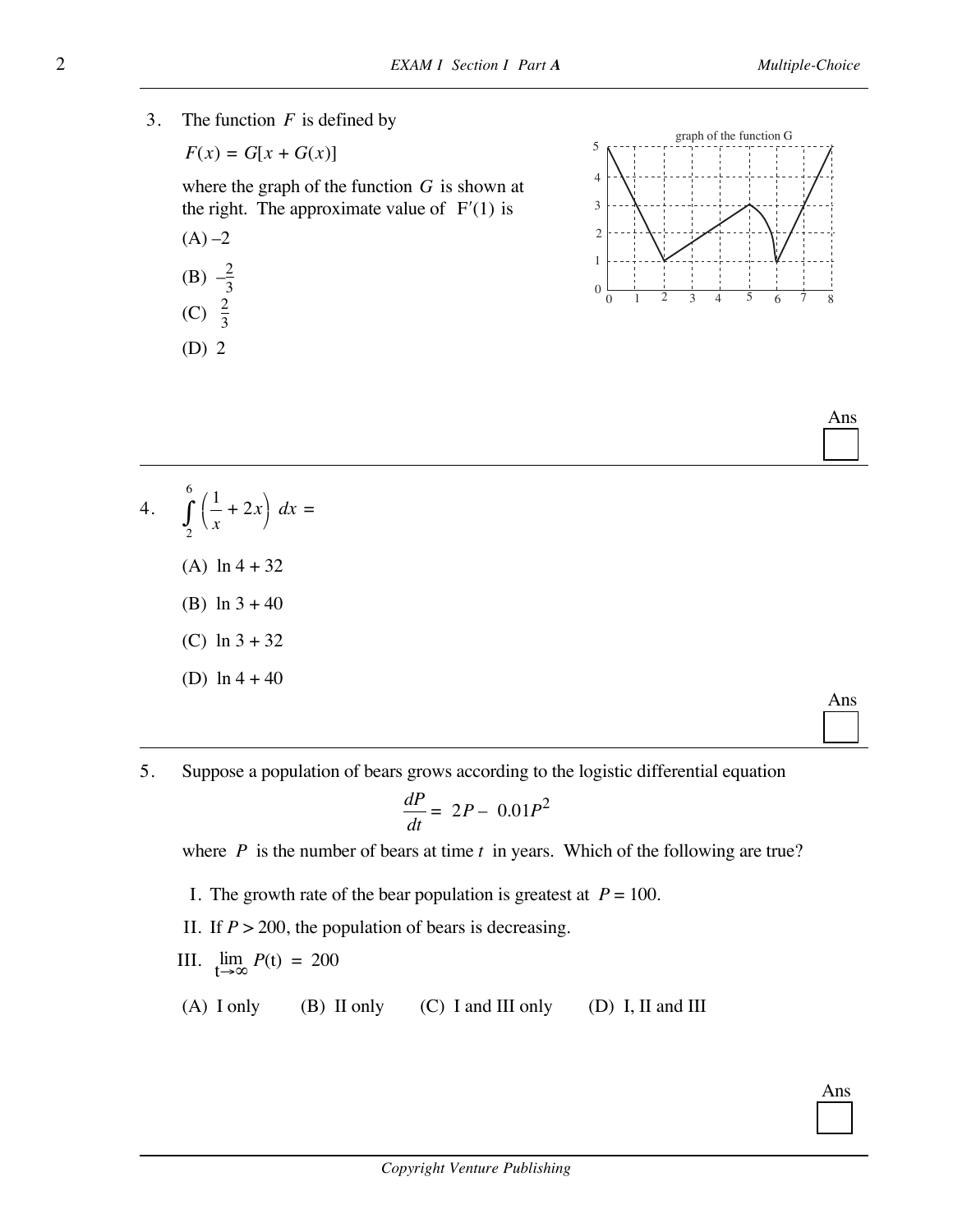| - - |  |  |
|-----|--|--|

A function *f* is continuous on the closed interval [0, 9] and has values given in the table above. The trapezoidal approximation for  $\int_0^9 f(t) dt$  found with 3 subintervals, indicated by the data in the table, is 57. What is the value of *k*?

- (A) 9
- (B) 7
- (C) 6
- (D) 5



- 8. Which of the following is the solution to the differential equation  $\frac{dy}{dx} = y^2$ , where  $y(-1) = 1$ ?
	- (A)  $y = \frac{1}{x}$  for  $x \neq 0$
	- (B)  $y = -\frac{1}{x}$  for  $x < 0$ (C)  $y = -\frac{1}{x}$  for  $x > 0$

(D) 
$$
y = \frac{1}{x}
$$
 for  $x > 0$ 

 $\overline{a}$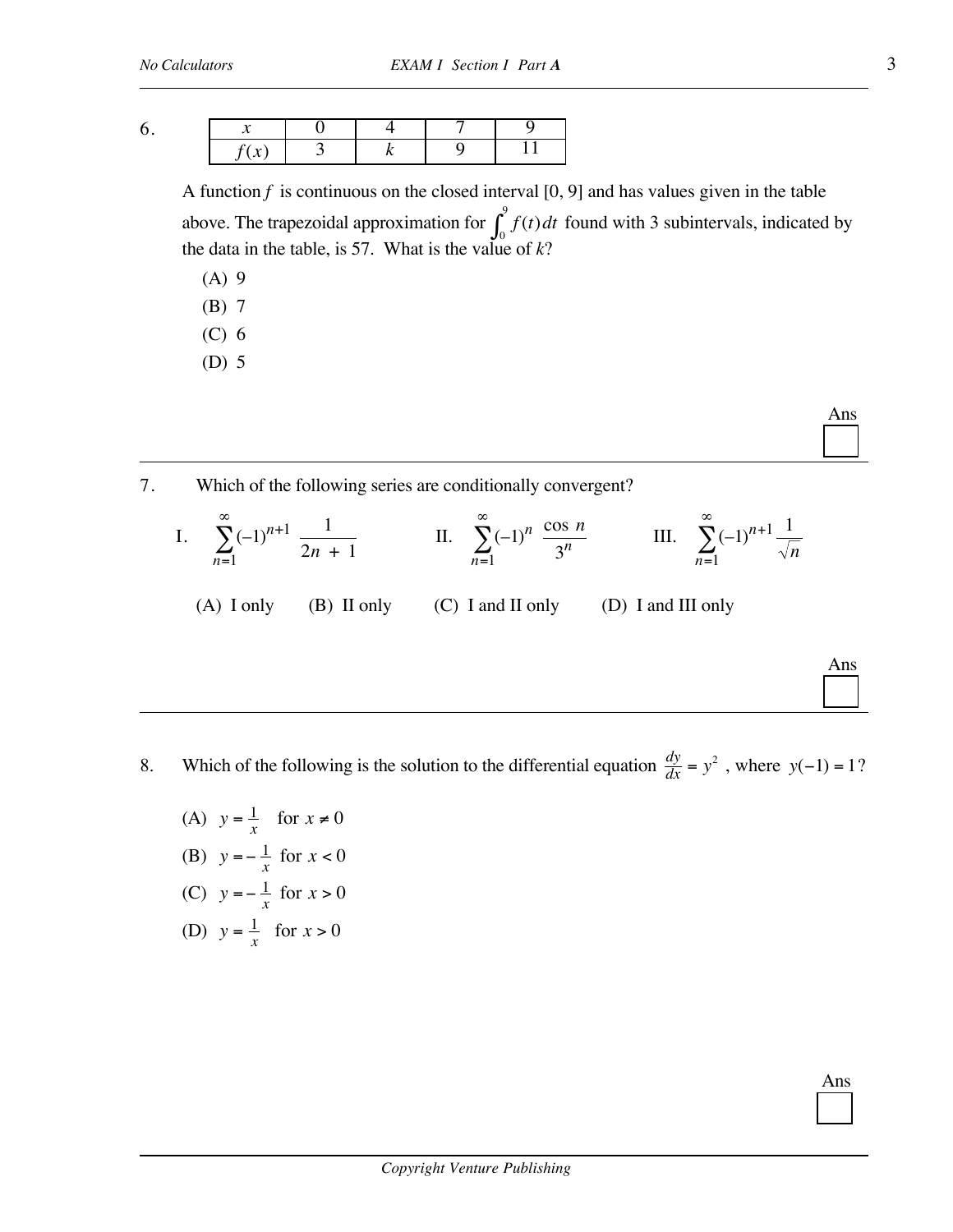Ans

| 9. $\int_{1}^{\infty} \frac{3x^2}{(1+x^3)^2} dx =$<br>(A) $-\frac{1}{2}$ |
|--------------------------------------------------------------------------|
|                                                                          |
| (B) 0                                                                    |
| (C) $\frac{1}{2}$<br>(D) 1                                               |
|                                                                          |
|                                                                          |
|                                                                          |

- 10. Let the first quadrant region enclosed by the graph of  $y = \frac{1}{x}$  and the lines  $x = 1$  and  $x = 4$  be the base of a solid. If cross sections perpendicular to the *x*-axis are semicircles, the volume of the solid is
	- (A)  $\frac{3\pi}{64}$

 $\overline{a}$ 

 $\overline{a}$ 

- (B)  $\frac{3\pi}{32}$
- (C)  $\frac{3\pi}{16}$
- (D)  $\frac{3\pi}{8}$
- 11. The interval of convergence for the series  $x \frac{x^2}{2} + \frac{x^3}{2} \frac{x^4}{4} + ...$ 234  $+\frac{x}{2} - \frac{x}{4} + ...$  is
	- $(A)$  –∞ < *x* < ∞
	- (B))  $-1 < x < 1$
	- $(C) -1 ≤ x < 1$
	- (D)  $-1 < x ≤ 1$

 $\overline{a}$ 

Ans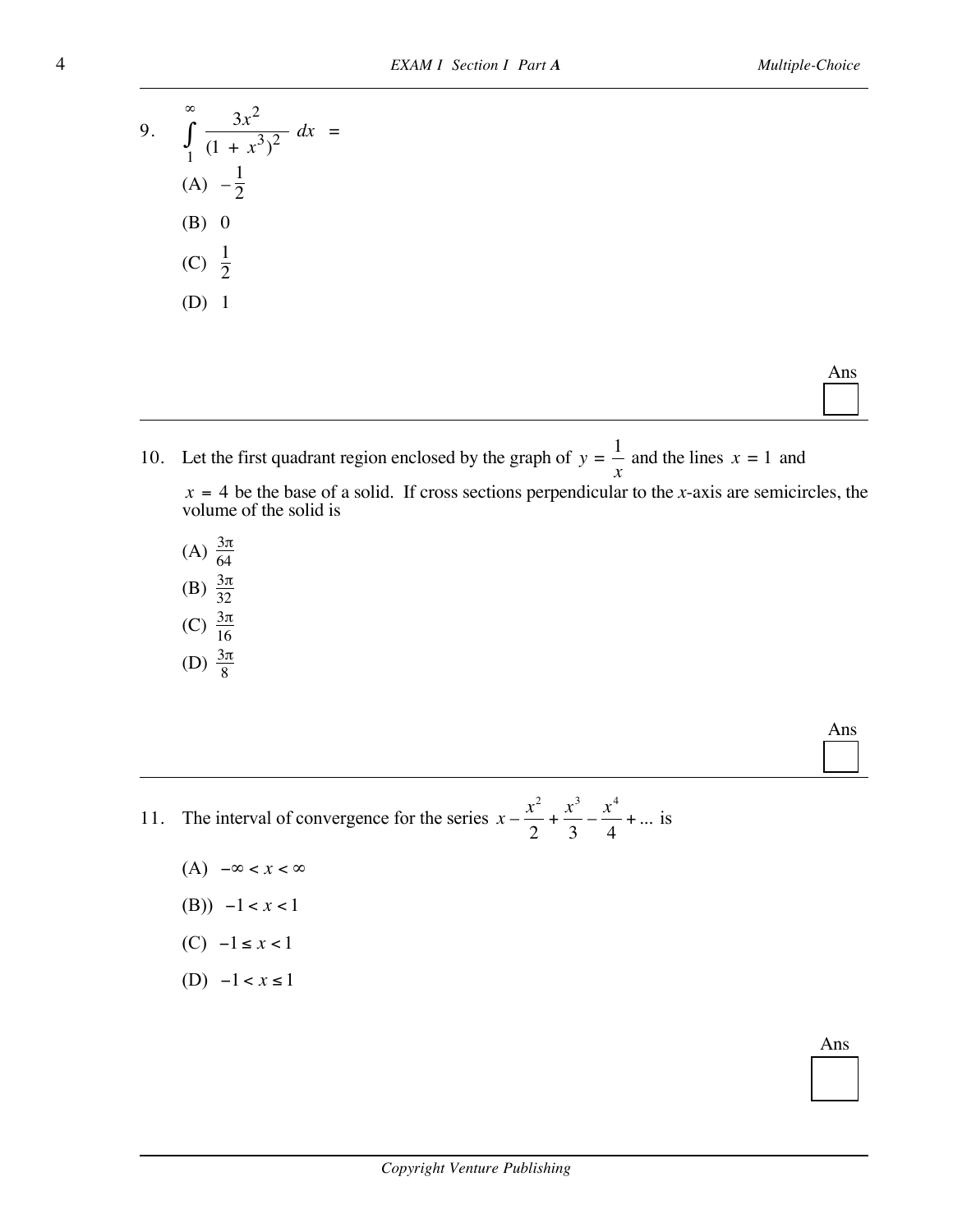#### **EXAM I CALCULUS BC SECTION I PART B Time–30 minutes Number of questions–15**

#### **A GRAPHING CALCULATOR IS REQUIRED FOR SOME QUESTIONS ON THIS PART OF THE EXAMINATION**

**Directions**: Solve each of the following problems, using the available space for scratchwork. After examining the form of the choices, decide which is the best of the choices given and fill in the box. Do not spend too much time on any one problem.

#### **In this test:**

 $\overline{a}$ 

- (1) The exact numerical value of the correct answer does not always appear among the choices given. When this happens, select from among the choices the number that best approximates the exact numerical value.
- (2) Unless otherwise specified, the domain of a function *f* is assumed to be the set of all real numbers *x* for which  $f(x)$  is a real number.
- (3) The inverse of a trigonometric function *f* may be indicated using the inverse function notation  $f^{-1}$  or with the prefix "arc" (e.g.,  $\sin^{-1} x = \arcsin x$ ).
- 1. The function *f* is defined on the interval [–4, 4] and its graph is shown to the right. Which of the following statements are true? I.  $\lim_{x \to 1} f(x) = -1$ II.  $\lim_{h \to 0} \frac{f(2+h) - f(2)}{h}$  $f(2+h)-f$  $\lim_{h \to 0} \frac{f(2+h)-f(2)}{h} = 2$ III.  $\lim_{x \to -1^+} f(x) = f(-3)$  $-3$   $-2$   $-1$   $\sqrt{2}$   $-1$   $-2$   $-3$   $-4$ -2 -1 1 2 -3 –4 3 graph of f (A) I only (B) II only (C) I and II only (D) II and III only Ans  $\overline{a}$ 2. For  $f(x) = \sin^2 x$  and  $g(x) = 0.5x^2$  on the interval  $\left[-\frac{\pi}{2}, \frac{\pi}{2}\right]$ , the instantaneous
	- rate of change of *f* is greater than the instantaneous rate of change of *g* for which value of *x*?
	- $(A)$  0.8 (B) 0 (C) 0.9 (D) 1.2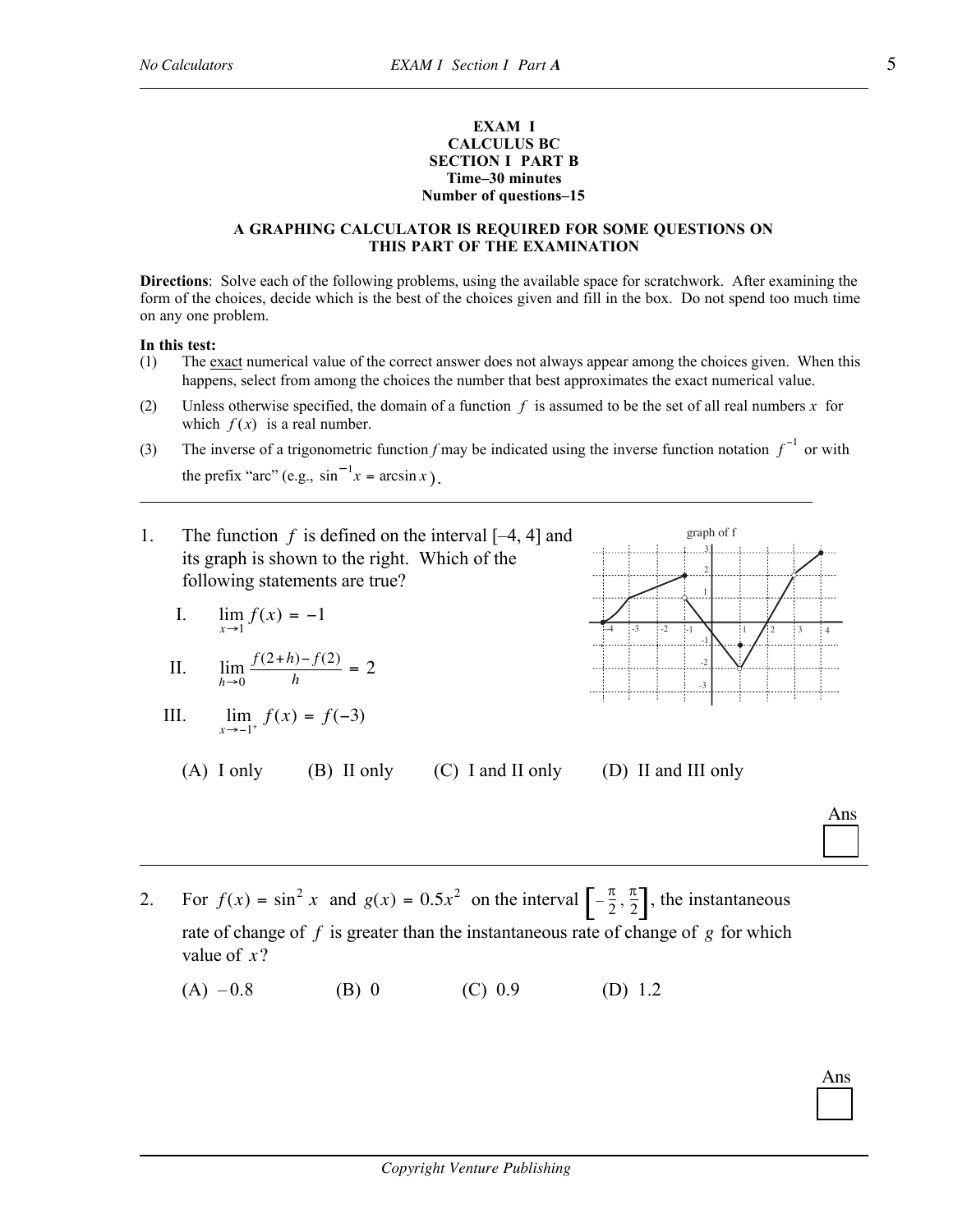Ans

Ans



- (A) If the limit  $a_n = 0$ , then the series  $\sum a_n$  is convergent.
- (B) If  $\sum a_n$ *n*=  $\sum_{n=1}^{\infty}$ is divergent, then  $\sum a_n$ *n*=  $\sum_{n=1}^{\infty}$ is divergent.

(C) If 
$$
\sum_{n=1}^{\infty} a_n
$$
 is convergent, then  $\sum_{n=1}^{\infty} \frac{1}{a_n}$  is convergent

- (D) If  $0 \le a_n \le b_n$  for all *n*, and  $\sum b_n$  diverges, then  $\sum a_n$  diverges.
- 4. If  $y^2 3x = 7$ , then  $\frac{d^2y}{dx^2}$ *dx* 2  $\frac{y}{2}$  =  $(A) \frac{-3}{3}$ 3 *y* (B) 3 (C)  $\frac{3}{2}$ 2*y* (D)  $\frac{-9}{4}$  $4y^3$

5. The graph of the function f represented by the Maclaurin series  $1 + 2x + \frac{4}{x}$ 2 8 3 16 4 2  $8x^3$   $16x^4$  $+ 2x + \frac{4x^2}{2!} + \frac{8x^3}{3!} + \frac{16x^4}{4!} + ...$ intersects the graph of  $y = 2 - x^3$  at the point where  $x =$ 

(A) 0.182 (B) 0.337 (C) 0.587 (D) 0.799

Ans

 $\overline{a}$ 

 $\overline{a}$ 

 $\overline{a}$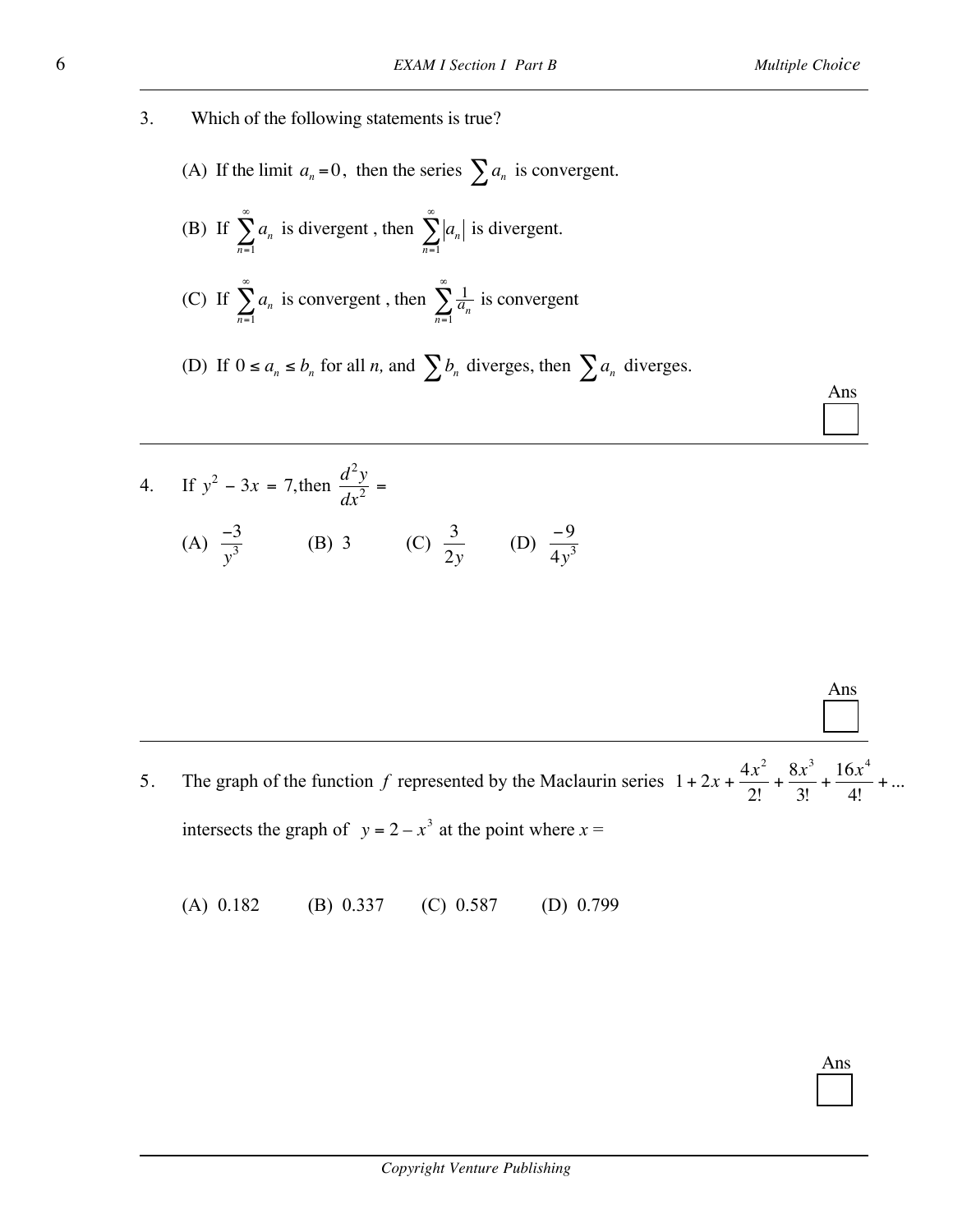$\overline{a}$ 

 $\overline{a}$ 

6. The rate at which ice is melting in a pond is given by  $\frac{dV}{dt}$ *dt*  $\sqrt{1 + 2^t}$ , where *V* is the volume of ice in cubic feet, and *t* is the time in minutes. What amount of ice has melted in the first 5 minutes?

(A) 14.49 ft<sup>3</sup> (B) 14.51 ft<sup>3</sup> (C) 14.53 ft<sup>3</sup> (D) 14.55 ft<sup>3</sup>

- 7. Given the differential equation  $\frac{dy}{dx}$ *dx*  $= x + y$  and  $y(0) = 2$ . An approximation of *y*(1) using Euler's method with two steps and step size  $\Delta x = 0.5$  is
	- (A) 3 (B)  $\frac{7}{2}$  (C)  $\frac{15}{4}$  (D)  $\frac{19}{4}$



- 8. The graph of a differentiable function *f,* is shown in the figure. If  $h(x) = \int_0^x f(t) dt$ , which of the following are true?
	- (A)  $h(3) < h'(3) < h''(3)$
	- (B)  $h(3) < h''(3) < h'(3)$
	- (C)  $h'(3) < h(3) < h''(3)$
	- (D)  $h''(3) < h(3) < h'(3)$

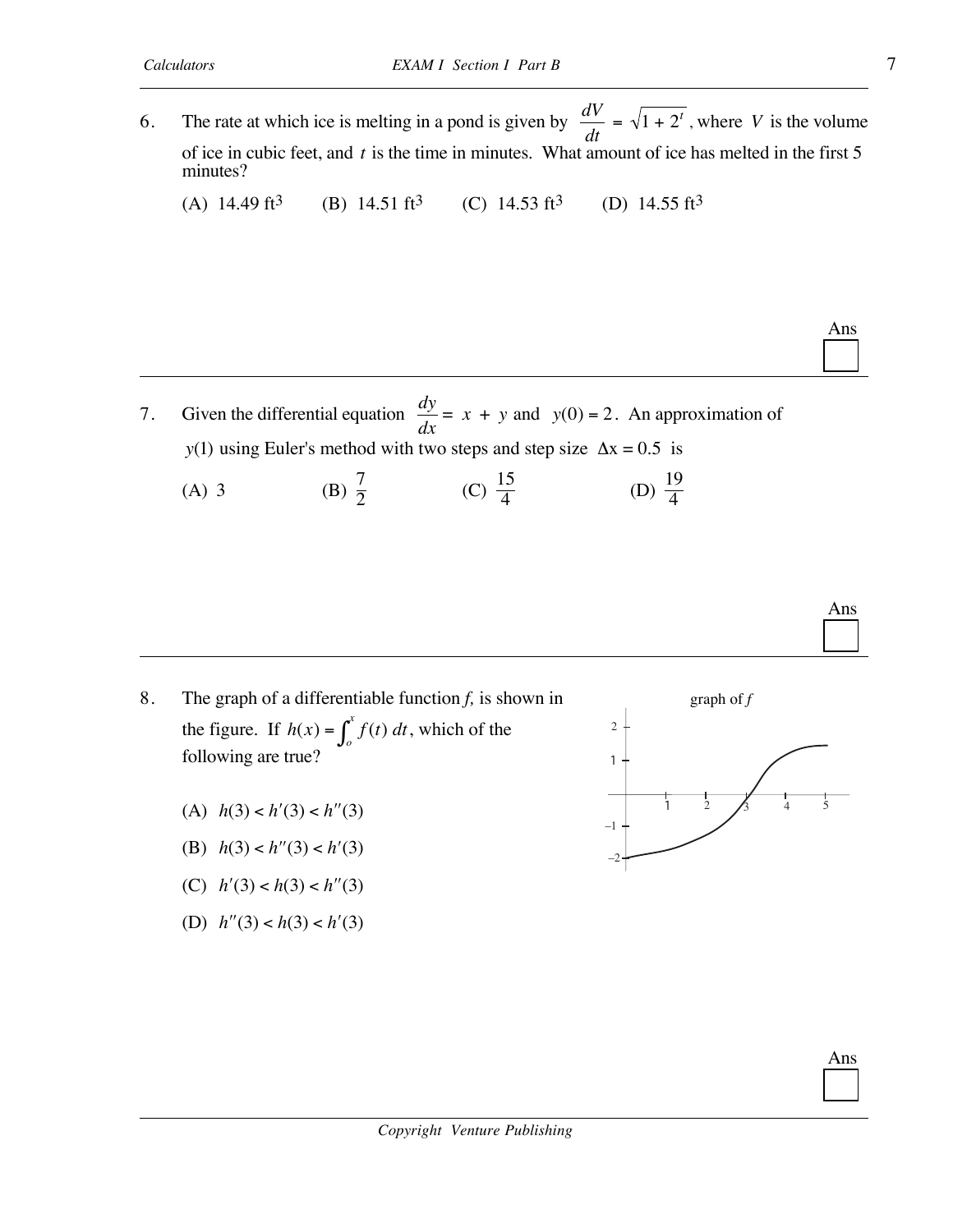#### **CALCULUS BC SECTION II, PART A Time–30 minutes Number of problems–2**

# **A graphing calculator is required for some problems or parts of problems.**

- Before you begin Part A of Section II, you may wish to look over the problems before starting to work on them. It is not expected that everyone will be able to complete all parts of all problems and you will be able to come back to Part A (without a calculator), if you have time after Part B. All problems are given equal weight, but the parts of a particular solution are not necessarily given equal weight.
- You should write all work for each problem in the space provided. Be sure to write clearly and legibly. If you make an error, you may save time by crossing it out rather than trying to erase it. Erased or crossed out work will not be graded.
- SHOW ALL YOUR WORK. Clearly label any functions, graphs, tables, or other objects you use. You will be graded on the correctness and completeness of your methods as well as your final answers. Answers without supporting work may not receive credit.
- Justifications require that you give mathematical (noncalculator) reasons.
- You are permitted to use your calculator in Part A to solve an equation, find the derivative of a function at a point, or calculate the value of a definite integral. However, you must clearly indicate in your exam booklet the setup of your problem, namely the equation, function, or integral you are using. If you use other built-in features or programs, you must show the mathematical steps necessary to produce your results.
- Your work must be expressed in mathematical notation rather than calculator syntax. For example, ∫ 1 5  $\int x^2 dx$  may not be written as fnInt( $X^2$ , X, 1, 5).
- Unless otherwise specified, answers (numeric or algebraic) need not be simplified.
- If you use decimal approximations in your calculations, you will be graded on accuracy. Unless otherwise specified, your final answers should be accurate to three places after the decimal point.
- Unless otherwise specified, the domain of a function  $f$  is assumed to be the set of all real numbers  $x$ for which  $f(x)$  is a real number.

# THE EXAM BEGINS ON THE NEXT PAGE

# PLEASE TURN OVER

 $\overline{a}$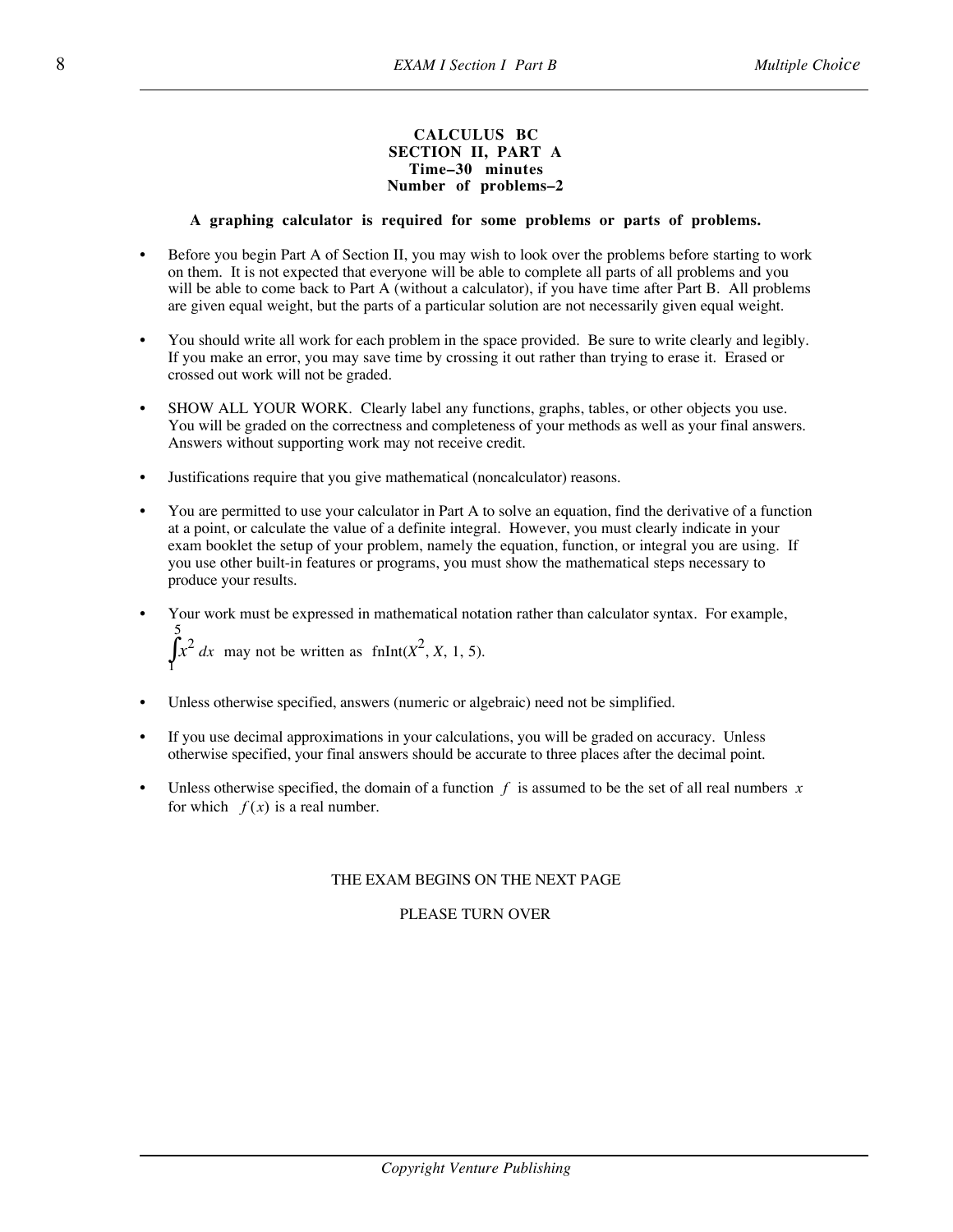$\overline{a}$ 

1. A particle moving along a curve in the plane has postion  $(x(t), y(t))$  at time where

$$
\frac{dx}{dt} = \sqrt{t^4 + 9} \text{ and } \frac{dy}{dt} = e^t + 5e^{-t}
$$

for all real values  $t$ . At time  $t = 0$ , the parttcle is at the point  $(4, 1)$ .

- (a) Find the speed of the particle and its acceleration at time  $t = 0$ .
- (b) Find an equation of the line tangent to the path of the parrticle at time  $t = 0$ .
- (c) Find the x-coordiante of hte position of the particle at time *t* = 3.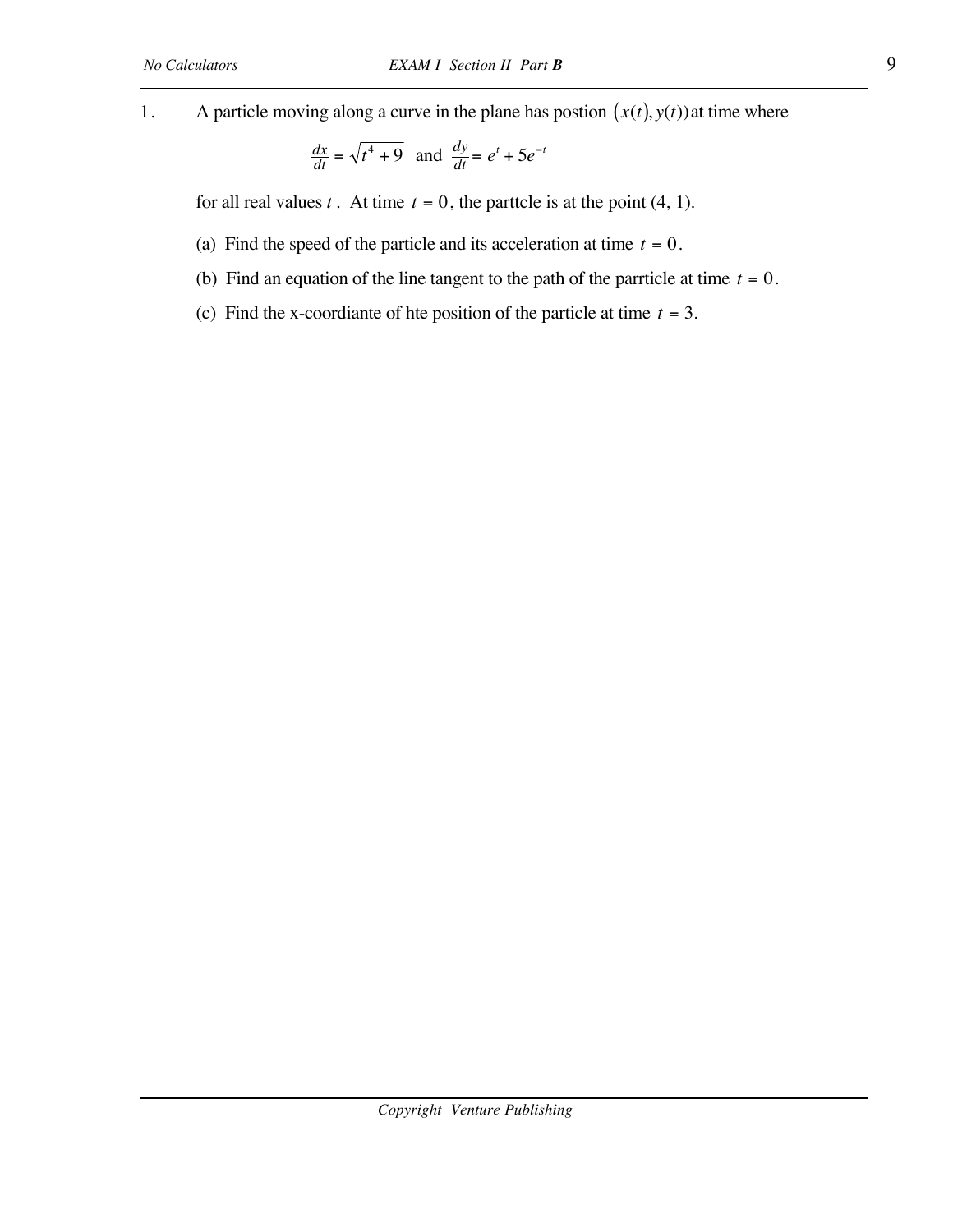- 2. A particle moves along the *x-*axis so that its velocity at time  $0 \le t \le 12$ , is given by a differentiable function  $\nu$  whose graph is shown at the right. The velocity graph consists of a semicircle and two line segments.
	- (a) At what time.  $0 \le t \le 12$ , is the speed of the particle the greatest?
	- (b) At what times, if any, does the particle change direction? Explain briefly.



- (c) Find the total distance traveled by the particls from time  $t = 0$  to  $t = 12$ .
- (d) If the initial position of the particle is  $x(0)=2$ , find the position of the particle at time  $t= 8$ .

 $\overline{a}$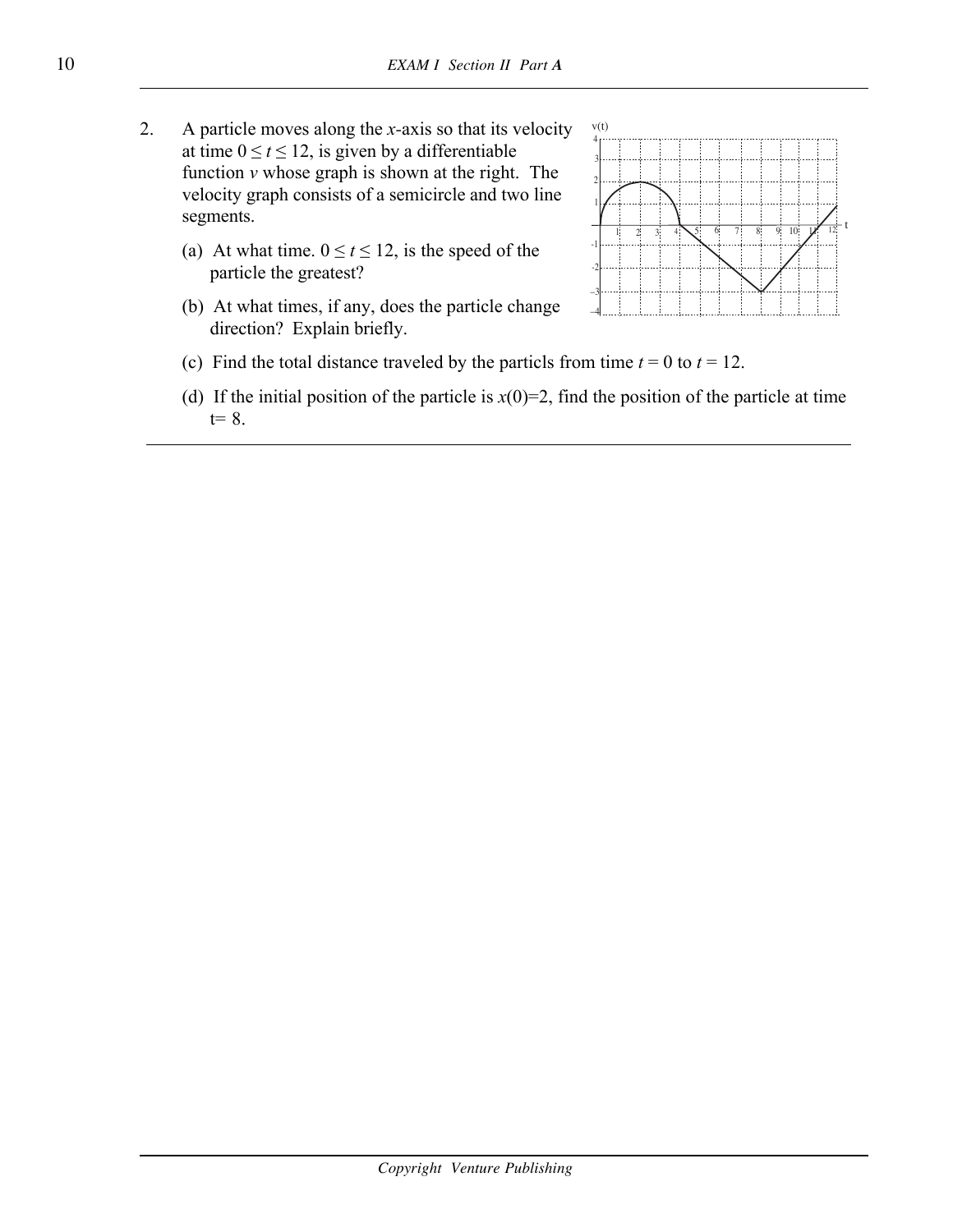$\overline{a}$ 

 $\overline{a}$ 

# **Time - 60 minutes Number of problems - 4**

**A graphing calculator may NOT be used on this part of the examination.**

- During the timed portion for part B, you may go back and continue to work on the problems in part A without the use of a calculator.
- 3. Let *f* be a function with derivatives of all orders and for which  $f(2) = 0$ . The  $n^{th}$ derivative of *f* at  $x = 2$  is given by  $f^n(2) = \frac{n}{2}$ *n*  $n^{n}(2) = \frac{n!}{n \cdot 3^{n}}.$ 
	- (a) Write the third-degree Taylor polynomial for  $f$  about  $x = 2$ .
	- (b) Find the interval of convergence of the Taylor series for *f* about  $x = 2$ . Show the work that leads to your answer.